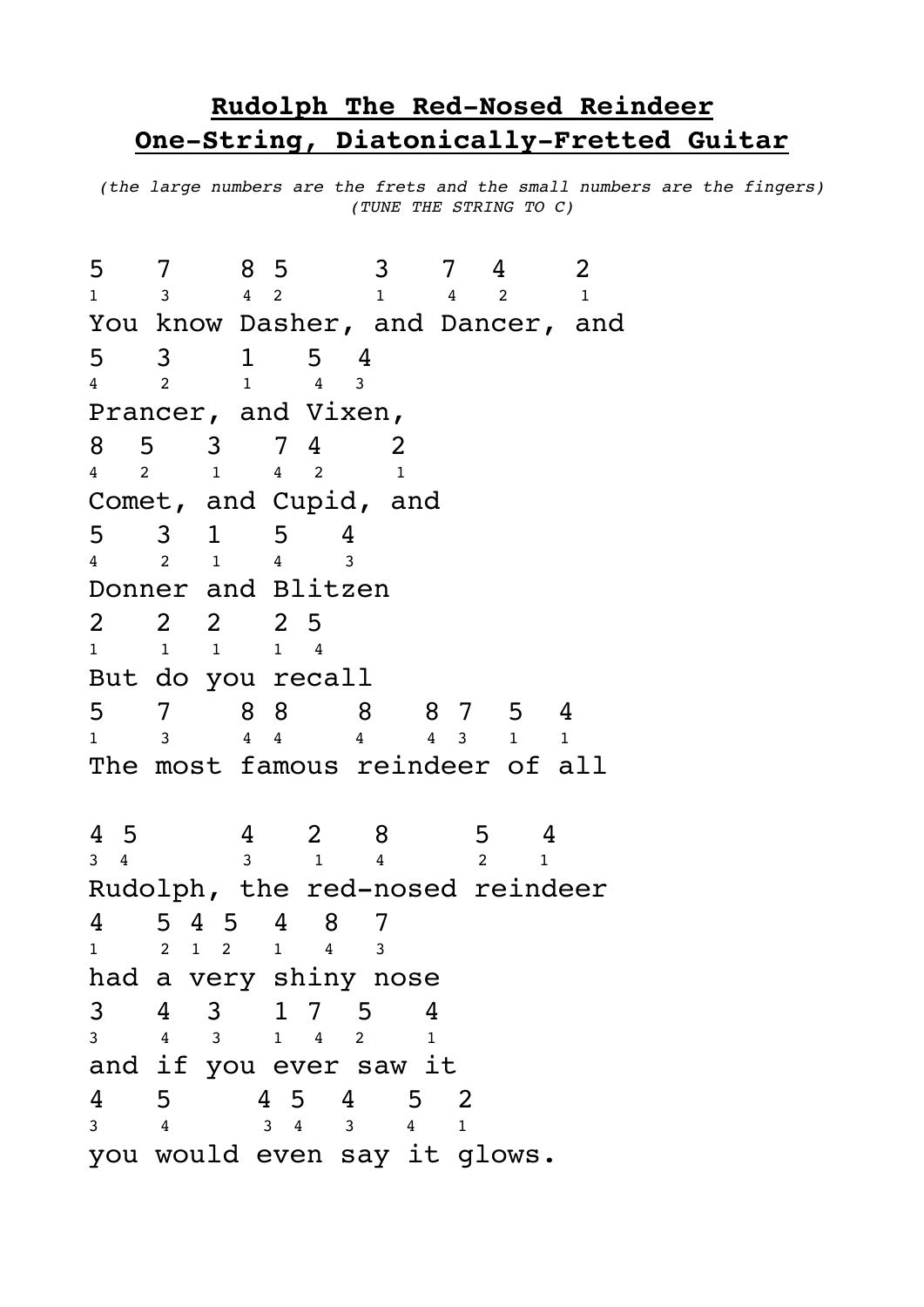$\begin{array}{ccccccccc}\n4 & 5 & 4 & 2 & 8 & 5 & 4 \\
3 & 4 & 3 & 1 & 4 & 2 & 1\n\end{array}$ 3 4 3 1 4 2 1 All of the other reindeer 4 5 4 5 4 8 7 1 2 1 2 1 4 3 used to laugh and call him names 3 4 3 1 7 5 4 3 4 3 1 4 2 1 They never let poor Rudolph 4 5 4 5 4 9 8 1 2 1 2 1 4 3 join in any reindeer games.

5 5 8 5 4 2 4 1 1 4 1 3 1 3 Then one foggy Christmas eve  $\begin{array}{ccccccccc}\n3 & 5 & 4 & 3 & 2 \\
2 & 4 & 3 & 2 & 1\n\end{array}$ 2 4 3 2 1 Santa came to say: 1 2 4 5 7 7 7 1 2 4 1 3 3 3 "Rudolph with your nose so bright,  $\begin{array}{ccccccccc}\n8 & & 8 & & 7 & & 5 & 4 & & 3 & 1 \\
4 & & 4 & & 3 & & 1 & 4 & & 3 & 1\n\end{array}$ 4 4 3 1 4 3 1 won't you guide my sleigh tonight?"